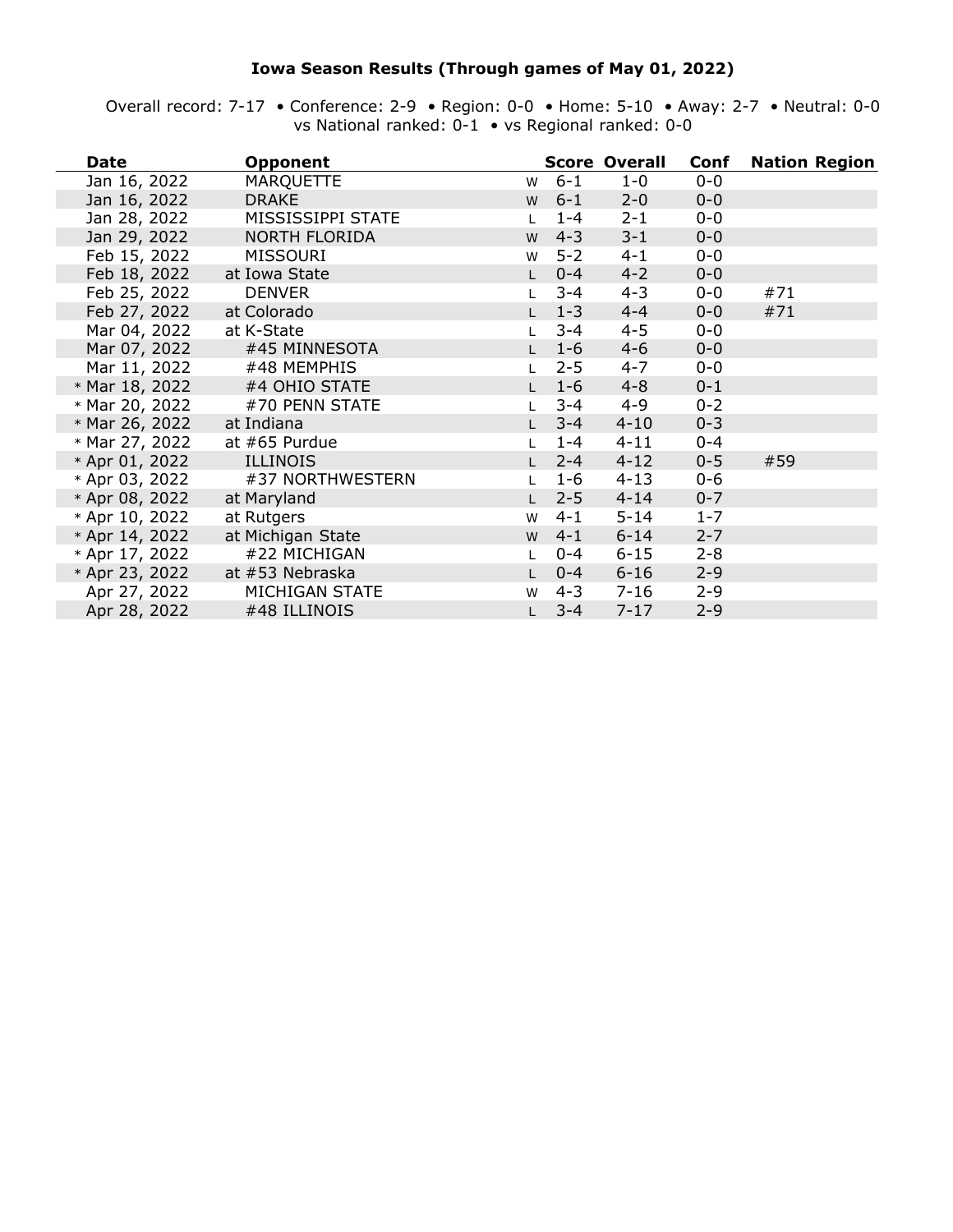### **Iowa Season Statistics (Through games of May 01, 2022)**

Overall record: 7-17 • Conference: 2-9 • Region: 0-0 • Home: 5-10 • Away: 2-7 • Neutral: 0-0 vs National ranked: 0-1 • vs Regional ranked: 0-0

|                  |          |          |         |         |               |         |         |                                   |         |         | <b>VS</b> | ranke                         |                | Last    |
|------------------|----------|----------|---------|---------|---------------|---------|---------|-----------------------------------|---------|---------|-----------|-------------------------------|----------------|---------|
| <b>SINGLES</b>   | Overall  | Dual     | Tour    | Conf    |               | 2       | 3       | -4                                | 5.      | 6       |           | Nat'l Reg'l Strk              |                | 10      |
| Michelle Bacalla | $6 - 16$ | $6 - 16$ | $0 - 0$ | $1 - 9$ | $\frac{1}{2}$ | $0 - 3$ | 3-7     | $0 - 1$                           | $0 - 1$ | $3 - 4$ | $0 - 1$   | $0 - 0$                       | W <sub>2</sub> | $3 - 6$ |
| Samantha Gillas  | $7 - 13$ | $7 - 13$ | $0 - 0$ | $3-6$   |               |         | $---$   | $0 - 4$                           | $5 - 8$ | $2 - 1$ | $0 - 0$   | $0 - 0$                       | L <sub>3</sub> | $2 - 6$ |
| Samantha Mannix  | $9 - 10$ | $9 - 10$ | $0 - 0$ | 3-4     | 1-1           | 3-7     | 5-2     | $- - -$                           |         |         | 1-1       | $0 - 0$                       | W3             | $4 - 2$ |
| Vipasha Mehra    | $9 - 9$  | $9 - 9$  | $0 - 0$ | $4 - 2$ |               |         | ---     | 4-6                               | $2 - 1$ | $3 - 2$ | $0 - 0$   | $0 - 0$                       | W <sub>1</sub> | $3 - 2$ |
| Barbora Pokorna  | $13-6$   | $13-6$   | $0 - 0$ | $6 - 3$ | $- - -$       | 3-3     | $2 - 0$ | $3 - 1$                           | $2 - 0$ | $3 - 2$ | $0 - 1$   | $0 - 0$                       | L1             | $5 - 3$ |
| Marisa Schmidt   | $8 - 15$ | $8 - 15$ | $0 - 0$ | $2 - 9$ | $6 - 15$      | $2 - 0$ |         |                                   |         |         | $1 - 4$   | $0 - 0$                       | L5             | $1 - 9$ |
| <b>Totals</b>    | 53-70    | 53-70    | $0 - 0$ | 19-34   |               |         |         | 7-16 8-13 10-9 7-12 9-10 12-1 2-7 |         |         |           | ი-ი                           |                |         |
| Percentage       | .431     | .431     | .000    | .358    | .304          | .381    |         |                                   |         |         |           | .526 .368 .474 .545 .222 .000 |                |         |

|                                  |           |           |         |          |               |         |         | VS      | ranke            |                | Last    |
|----------------------------------|-----------|-----------|---------|----------|---------------|---------|---------|---------|------------------|----------------|---------|
| <b>DOUBLES TEAMS</b>             | Overall   | Dual      | Tour    | Conf     |               | 2       | з       |         | Nat'l Reg'l Strk |                | 10      |
| Samantha Mannix/Vipasha Mehra    | $5 - 7$   | $5 - 7$   | $0 - 0$ | $0 - 3$  | $1 - 5$       | $4 - 2$ | ---     | $0 - 1$ | $0 - 0$          | 5ء             | $3 - 7$ |
| Samantha Gillas/Marisa Schmidt   | $4 - 8$   | $4 - 8$   | $0 - 0$ | $1 - 3$  | $1 - 6$       | $3 - 2$ | $---$   | $0 - 0$ | $0 - 0$          | L <sub>3</sub> | $2 - 8$ |
| Michelle Bacalla/Barbora Pokorna | 8-6       | $8 - 6$   | $0 - 0$ | $3 - 2$  | $---$         | $0 - 1$ | $8 - 5$ | $0 - 0$ | $0 - 0$          | L1             | $5 - 5$ |
| Vipasha Mehra/Marisa Schmidt     | $2 - 6$   | $2 - 6$   | $0 - 0$ | $2 - 4$  | $0 - 1$       | $2 - 4$ | $0 - 1$ | $0 - 0$ | $0 - 0$          | L <sub>3</sub> | $2 - 6$ |
| Samantha Gillas/Samantha Mannix  | $2 - 5$   | $2 - 5$   | $0 - 0$ | $1 - 3$  | 2-4           | $---$   | $0 - 1$ | $0 - 0$ | $0 - 0$          | L1             | $2 - 5$ |
| Michelle Bacalla/Samantha Gillas | $0 - 3$   | $0 - 3$   | $0 - 0$ | $0 - 2$  | $0 - 1$       | $0 - 2$ | $---$   | $0 - 0$ | $0 - 0$          | L <sub>3</sub> | $0 - 3$ |
| Barbora Pokorna/Marisa Schmidt   | $0 - 1$   | $0 - 1$   | $0 - 0$ | $0 - 0$  |               | $---$   | $0 - 1$ | $0 - 0$ | ი-ი              | $\overline{1}$ | $0 - 1$ |
| Samantha Mannix/Barbora Pokorna  | $1 - 1$   | $1 - 1$   | $0 - 0$ | $1 - 1$  | $---$         | $1 - 1$ | $---$   | $0 - 0$ | $0 - 0$          | L1             | $1 - 1$ |
| Michelle Bacalla/Vipasha Mehra   | $0 - 1$   | $0 - 1$   | $0 - 0$ | $0 - 1$  |               |         | $0 - 1$ | $0 - 0$ | $0 - 0$          | L1             | $0 - 1$ |
| <b>Totals</b>                    | $22 - 38$ | $22 - 38$ | $0 - 0$ | $8 - 19$ | $4 - 17$ 10-1 |         | 8-9     | $0 - 1$ | ი-ი              |                |         |
| Percentage                       | .367      | .367      | .000    | .296     | .190          | .455    | .471    | .000    | .000             |                |         |

| Date           | Opponent             |    |         | <b>Score Overall</b> | Conf    | Nat'l | Reg'l |
|----------------|----------------------|----|---------|----------------------|---------|-------|-------|
| Jan 16, 2022   | <b>MARQUETTE</b>     | W  | $6 - 1$ | $1-0$                | $0 - 0$ |       |       |
| Jan 16, 2022   | <b>DRAKE</b>         | W  | $6 - 1$ | $2 - 0$              | $0 - 0$ |       |       |
| Jan 28, 2022   | MISSISSIPPI STATE    | L  | $1 - 4$ | $2 - 1$              | $0 - 0$ |       |       |
| Jan 29, 2022   | <b>NORTH FLORIDA</b> | W  | $4 - 3$ | $3 - 1$              | $0 - 0$ |       |       |
| Feb 15, 2022   | MISSOURI             | W  | $5-2$   | $4 - 1$              | $0 - 0$ |       |       |
| Feb 18, 2022   | at Iowa State        | L  | $0 - 4$ | $4 - 2$              | $0 - 0$ |       |       |
| Feb 25, 2022   | <b>DENVER</b>        |    | $3 - 4$ | $4 - 3$              | $0 - 0$ | #71   |       |
| Feb 27, 2022   | at Colorado          | L  | $1 - 3$ | $4 - 4$              | $0 - 0$ | #71   |       |
| Mar 04, 2022   | at K-State           |    | $3 - 4$ | $4 - 5$              | $0 - 0$ |       |       |
| Mar 07, 2022   | #45 MINNESOTA        | L. | $1 - 6$ | $4 - 6$              | $0 - 0$ |       |       |
| Mar 11, 2022   | #48 MEMPHIS          |    | $2 - 5$ | $4 - 7$              | $0 - 0$ |       |       |
| * Mar 18, 2022 | #4 OHIO STATE        |    | $1 - 6$ | $4 - 8$              | $0 - 1$ |       |       |
| * Mar 20, 2022 | #70 PENN STATE       |    | $3 - 4$ | $4 - 9$              | $0 - 2$ |       |       |
| * Mar 26, 2022 | at Indiana           |    | $3 - 4$ | $4 - 10$             | $0 - 3$ |       |       |
| * Mar 27, 2022 | at $#65$ Purdue      |    | $1 - 4$ | $4 - 11$             | $0 - 4$ |       |       |
| * Apr 01, 2022 | <b>ILLINOIS</b>      |    | $2 - 4$ | $4 - 12$             | $0 - 5$ | #59   |       |
| * Apr 03, 2022 | #37 NORTHWESTERN     |    | $1 - 6$ | $4 - 13$             | $0 - 6$ |       |       |
| * Apr 08, 2022 | at Maryland          | L. | $2 - 5$ | $4 - 14$             | $0 - 7$ |       |       |
| * Apr 10, 2022 | at Rutgers           | W  | $4 - 1$ | $5 - 14$             | $1 - 7$ |       |       |
| * Apr 14, 2022 | at Michigan State    | W  | $4 - 1$ | $6 - 14$             | $2 - 7$ |       |       |
| * Apr 17, 2022 | #22 MICHIGAN         |    | 0-4     | $6 - 15$             | $2 - 8$ |       |       |
| * Apr 23, 2022 | at #53 Nebraska      | L  | $0 - 4$ | $6 - 16$             | $2 - 9$ |       |       |
| Apr 27, 2022   | MICHIGAN STATE       | W  | $4 - 3$ | $7 - 16$             | $2 - 9$ |       |       |
| Apr 28, 2022   | #48 ILLINOIS         |    | $3 - 4$ | $7 - 17$             | $2 - 9$ |       |       |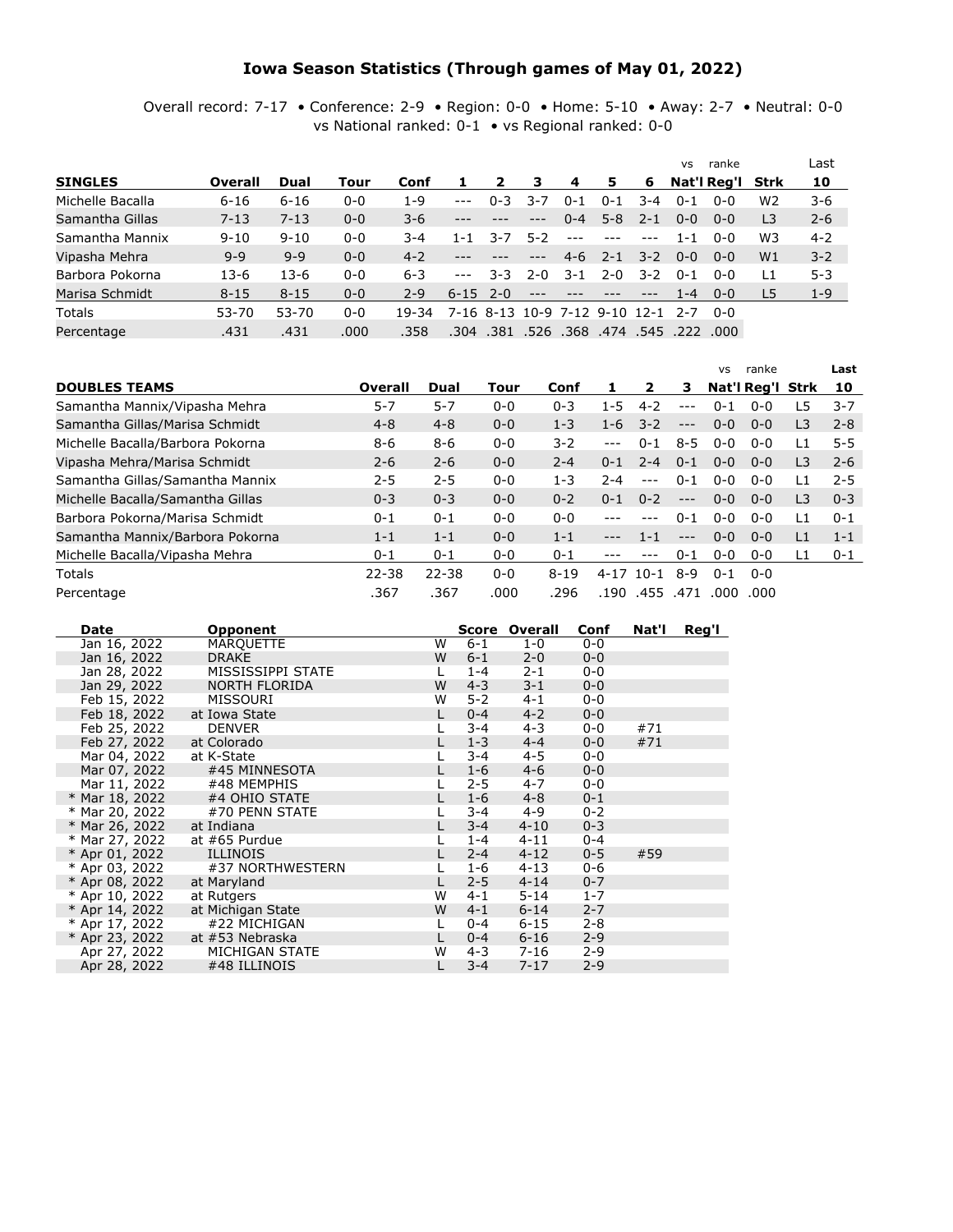## **Iowa Season Statistics (Through games of May 01, 2022)**

|                  |           |           |         |          |          |         |         | <b>VS</b> | ranked  |
|------------------|-----------|-----------|---------|----------|----------|---------|---------|-----------|---------|
| <b>DOUBLES</b>   | Overall   | Dual      | Tour    | Conf     | 1        | 2       | 3       | Nat'l     | Reg'l   |
| Marisa Schmidt   | $6 - 15$  | $6 - 15$  | $0 - 0$ | $3 - 7$  | $1 - 7$  | $5-6$   | $0 - 2$ | $0 - 0$   | $0 - 0$ |
| Samantha Gillas  | $6 - 16$  | $6 - 16$  | $0 - 0$ | $2 - 8$  | $3 - 11$ | $3 - 4$ | $0 - 1$ | $0 - 0$   | $0 - 0$ |
| Vipasha Mehra    | $7 - 14$  | $7 - 14$  | $0 - 0$ | $2 - 8$  | $1 - 6$  | $6 - 6$ | $0 - 2$ | $0 - 1$   | $0 - 0$ |
| Samantha Mannix  | $8 - 13$  | $8 - 13$  | $0 - 0$ | $2 - 7$  | $3-9$    | $5 - 3$ | $0 - 1$ | $0 - 1$   | $0 - 0$ |
| Barbora Pokorna  | $9 - 8$   | $9 - 8$   | $0 - 0$ | $4 - 3$  | $---$    | $1 - 2$ | $8 - 6$ | $0 - 0$   | $0 - 0$ |
| Michelle Bacalla | $8 - 10$  | $8 - 10$  | $0 - 0$ | $3 - 5$  | $0 - 1$  | $0 - 3$ | 8-6     | $0 - 0$   | $0 - 0$ |
|                  | $22 - 38$ | $22 - 38$ | $0 - 0$ | $8 - 19$ | $4 - 17$ | 10-12   | $8-9$   | $0 - 1$   | $0 - 0$ |
| Percentage       | .367      | .367      | .000    | .296     | .190     | .455    | .471    | .000      | .000    |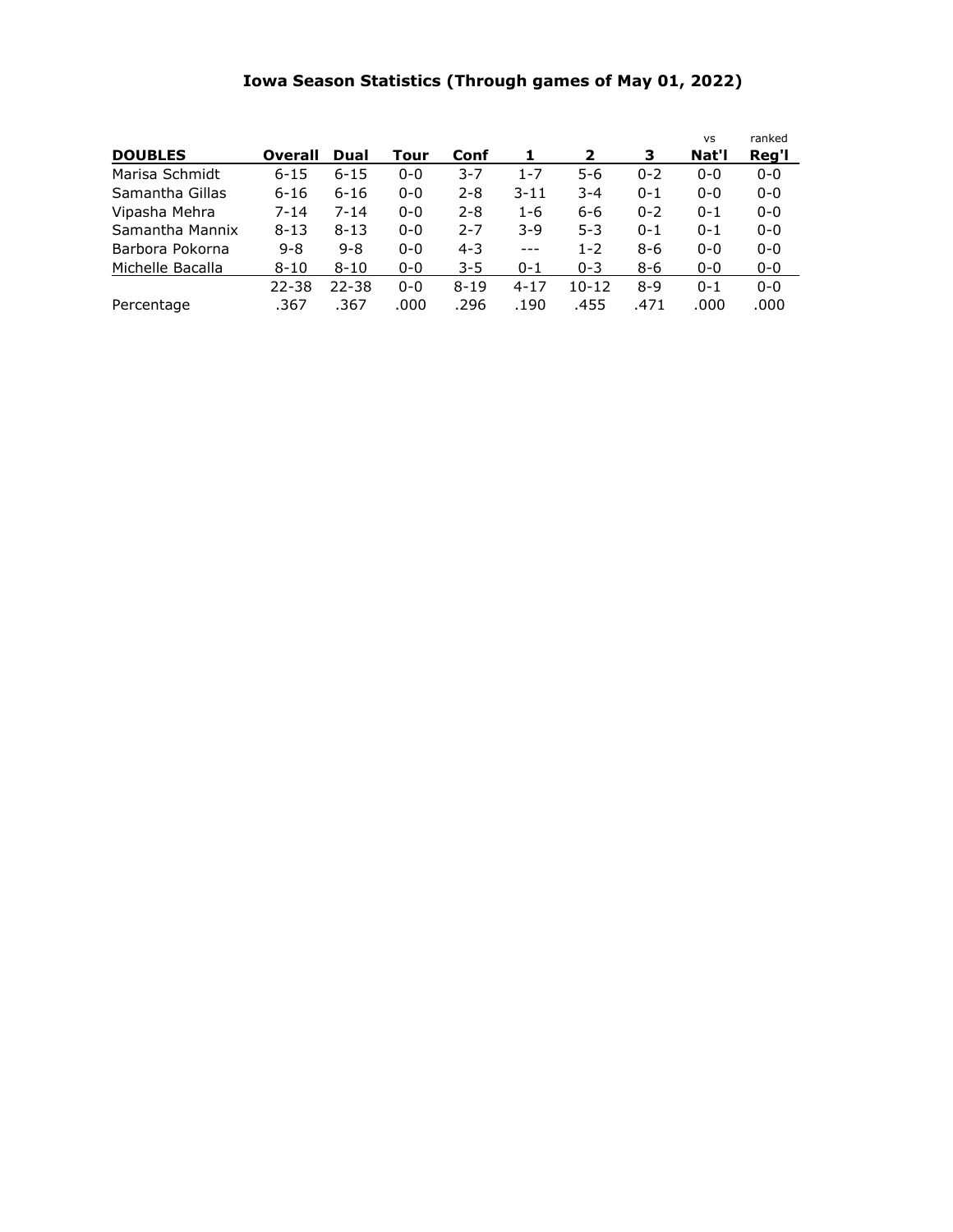### **Iowa Team Match-by-Match (Through games of May 01, 2022)**

|                |                      |    |         |              |              | <b>Singles</b> |              |              |              |    | <b>Doubles</b> |                         |
|----------------|----------------------|----|---------|--------------|--------------|----------------|--------------|--------------|--------------|----|----------------|-------------------------|
| Date           | <b>Opponent</b>      |    | Score   | 1            | $\mathbf{2}$ | 3              | 4            | 5            | 6            | 1  | $\overline{2}$ | $\overline{\mathbf{3}}$ |
| Jan 16, 2022   | <b>MARQUETTE</b>     | W  | $6 - 1$ | W            | W            | W              | W            | L            | Wf           | W  | W              | W                       |
| Jan 16, 2022   | <b>DRAKE</b>         | W  | $6 - 1$ | W            |              | W              | W            | W            | W            | W  | W              | $\mathsf{u}$            |
| Jan 28, 2022   | MISSISSIPPI STATE    | L  | $1 - 4$ | L            | W            | $\mathsf{u}$   | L            | u            | L            | L  |                | W                       |
| Jan 29, 2022   | <b>NORTH FLORIDA</b> | W  | $4 - 3$ | L            |              |                | W            | W            | W            | Г  | W              | W                       |
| Feb 15, 2022   | <b>MISSOURI</b>      | W  | $5 - 2$ | W            | W            |                | W            | W            | W            | L  | W              | L                       |
| Feb 18, 2022   | at Iowa State        | L. | $0 - 4$ | $\mathsf{u}$ | $\mathsf{u}$ |                | L            | $\mathbf{u}$ | L            | L  |                | $\mathsf{u}$            |
| Feb 25, 2022   | <b>DENVER</b>        | L  | $3 - 4$ | L            | W            |                | L            |              | W            | L  | W              | W                       |
| Feb 27, 2022   | at Colorado          | L. | $1 - 3$ | W            |              |                |              | $\mathbf{u}$ | $\mathsf{u}$ | L  |                |                         |
| Mar 04, 2022   | at K-State           |    | $3 - 4$ | L            |              | W              | L            | W            | W            | L. | W              | L                       |
| Mar 07, 2022   | #45 MINNESOTA        | L. | $1 - 6$ | L            |              | W              | L            | L            | L            | L  |                | L                       |
| Mar 11, 2022   | #48 MEMPHIS          |    | $2 - 5$ | W            |              | L              | L            | W            | L            | u  |                | L                       |
| * Mar 18, 2022 | #4 OHIO STATE        |    | $1 - 6$ | $\mathsf{L}$ |              | W              | L            |              | L            | L  | W              | L                       |
| * Mar 20, 2022 | #70 PENN STATE       |    | $3 - 4$ | L            |              |                | W            | W            | W            | L  |                | W                       |
| * Mar 26, 2022 | at Indiana           |    | $3 - 4$ | W            |              |                | W            |              | W            | Г  |                |                         |
| * Mar 27, 2022 | at #65 Purdue        | L  | $1 - 4$ | L            | $\mathbf{u}$ | $\mathsf{u}$   | L            |              | W            | L  | W              | L                       |
| * Apr 01, 2022 | <b>ILLINOIS</b>      | L. | $2 - 4$ | L            | W            | W              | L            |              | u            | L  |                | $\mathbf{u}$            |
| * Apr 03, 2022 | #37 NORTHWESTERN     |    | $1 - 6$ | L            |              |                | L            | W            | L            | u  |                | L                       |
| * Apr 08, 2022 | at Maryland          | L. | $2 - 5$ | L            | L            | W              | L            | W            | L            | L. |                | W                       |
| * Apr 10, 2022 | at Rutgers           | W  | $4 - 1$ | W            | W            | W              | $\mathsf{u}$ | u            | Ld           | L  | W              | W                       |
| * Apr 14, 2022 | at Michigan State    | W  | $4 - 1$ | L            | W            | <b>u</b>       | <b>u</b>     | W            | W            | W  | W              | $\mathsf{u}$            |
| * Apr 17, 2022 | #22 MICHIGAN         | L  | $0 - 4$ | L            |              | u              | $\mathsf{u}$ | u            | L            | L  |                | u                       |
| * Apr 23, 2022 | at #53 Nebraska      | L. | $0 - 4$ | L            | <b>u</b>     | $\mathsf{u}$   | $\mathsf{u}$ |              | L            | u  |                | L                       |
| Apr 27, 2022   | MICHIGAN STATE       | W  | $4 - 3$ | $\mathbf{I}$ | W            | W              | L            |              | W            | W  |                | W                       |
| Apr 28, 2022   | #48 ILLINOIS         | L  | $3 - 4$ |              |              | W              | W            |              | W            | L  | u              | L                       |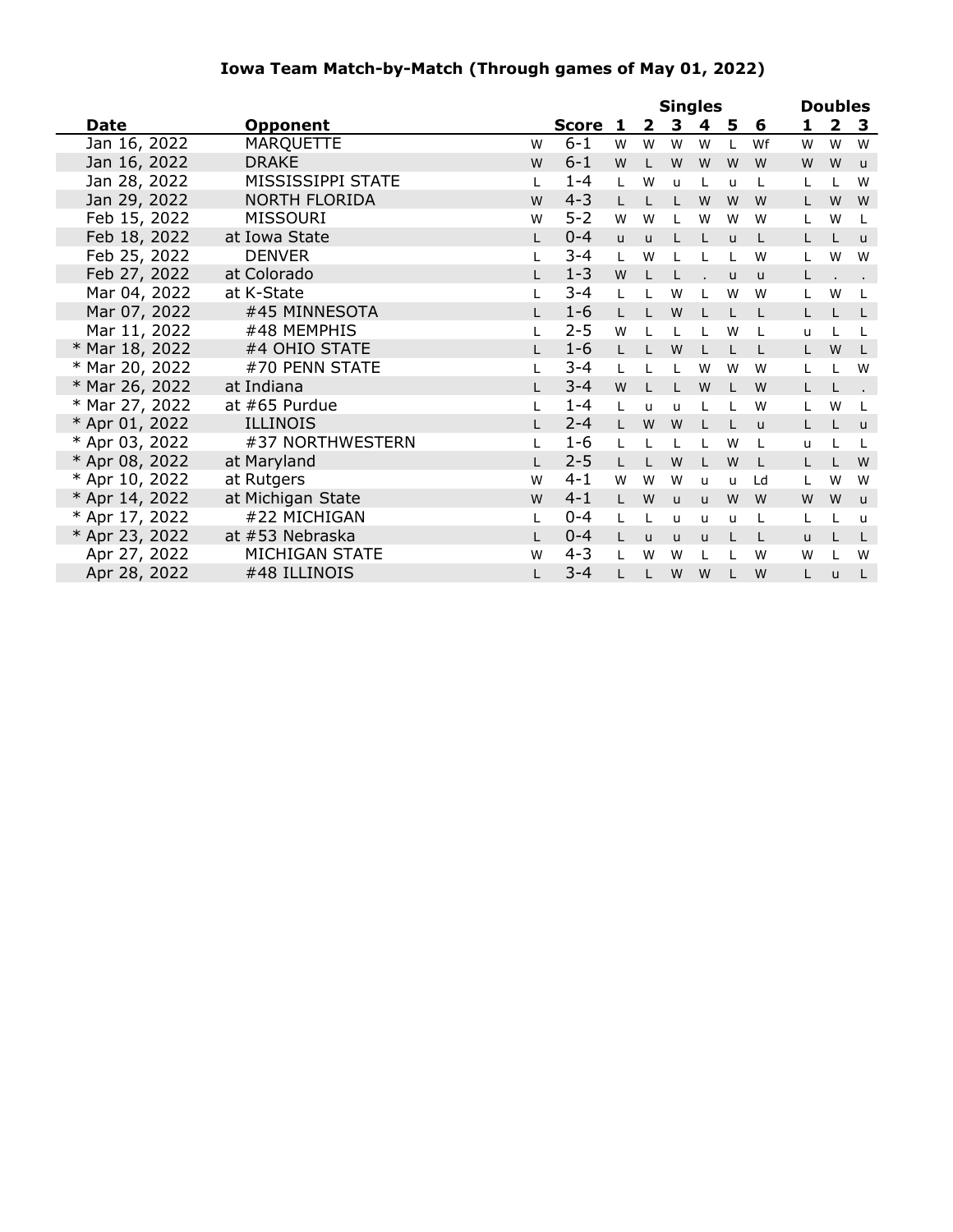#### **Michelle Bacalla**

|        | <b>SINGLES</b>      |               | <b>Team/School</b>            |              |                | Po Opponent (Rank Nat/Reg)                                            |                           | <b>Singles score</b>                                      |
|--------|---------------------|---------------|-------------------------------|--------------|----------------|-----------------------------------------------------------------------|---------------------------|-----------------------------------------------------------|
|        | Jan 16, 202         |               | Marquette                     |              | 3              | Elisabeth Desmarais                                                   |                           | Won 4-6, 6-1, 10-3                                        |
|        | Jan 16, 202         |               | Drake                         |              | 3              | Mille Haagensen                                                       |                           | Won 6-3, 6-0                                              |
|        | Jan 28, 202         |               | Mississippi State             |              | 3              | Tamara Racine                                                         | $\overline{\phantom{0}}$  | 6-2, 4-6, 5-5, unf.                                       |
|        | Jan 29, 202         |               | North Florida                 |              | 3              | Annabelle Davis                                                       |                           | Lost 4-6, 0-6                                             |
|        | Feb 15, 202         |               | Missouri                      |              | $\mathbf{3}$   | Ellie Wright                                                          |                           | Lost 5-7, 3-6                                             |
|        |                     |               | Feb 18, 202 at Iowa State     |              | 3              | Kadleckova, Miska                                                     |                           | Lost 2-6, 4-6                                             |
|        | Feb 25, 202         |               | Denver                        |              | 3              | <b>Britt Pursell</b>                                                  |                           | Lost 2-6, 2-6                                             |
|        |                     |               | Feb 27, 202 at Colorado       |              | 3              | Maria Campos                                                          |                           | Lost 3-6, 4-6                                             |
|        |                     |               | Mar 04, 202 at K-State        |              | 3              | Rosanna Maffei (108/-)                                                |                           | Won 7-6 (7-5), 1-6, 1-0 (10-6)                            |
|        | Mar 07, 202         |               | #45 Minnesota                 |              | 2 <sup>7</sup> | Emilee Duong                                                          |                           | Lost 4-6, 4-6                                             |
|        | Mar 11, 202         |               | #48 Memphis                   |              |                | 2 Aran Teixido Garcia                                                 |                           | Lost $1-6, 0-6$                                           |
| $\ast$ | Mar 18, 202         |               | #4 Ohio State                 |              |                | 2 Isabelle Boulais (19/-)                                             |                           | Lost 6-4, 0-6, 1-6                                        |
| $\ast$ | Mar 20, 202         |               | #70 Penn State                |              | 3              | Gabby O'Gorman                                                        |                           | Lost $2-6, 2-6$                                           |
| $\ast$ |                     |               | Mar 26, 202 at Indiana        |              | 3              | A. Staiculescu                                                        |                           | Lost $4-6, 2-6$                                           |
| $\ast$ |                     |               | Mar 27, 202 at #65 Purdue     |              | 4              | Juana Larranaga                                                       |                           | Lost 1-6, 5-7                                             |
| $\ast$ | Apr 01, 202         |               | Illinois                      |              | 5              | Kasia Treiber                                                         |                           | Lost 3-6, 6-4, 4-6                                        |
| $\ast$ | Apr 03, 202         |               | #37 Northwestern              |              |                | 6 Christina Hand                                                      |                           | Lost 1-6, 3-6                                             |
| $\ast$ |                     |               | Apr 08, 202 at Maryland       |              | 6              | Francesca Feodorov                                                    |                           | Lost 4-6, 5-7                                             |
| $\ast$ |                     |               | Apr 14, 202 at Michigan State |              |                | 6 Tia Mukherjee                                                       |                           | Won 7-5, 6-4                                              |
| $\ast$ | Apr 17, 202         |               | #22 Michigan                  |              | 6              | Gala Mesochoritou                                                     |                           | Lost 3-6, 1-6                                             |
| $\ast$ |                     |               | Apr 23, 202 at #53 Nebraska   |              |                | 6 Ellie Kuckelman                                                     |                           | Lost 0-6, 5-7                                             |
|        | Apr 27, 202         |               | Michigan State                |              |                | 6 Charlotte Gisclon                                                   |                           | Won 6-7 (5-7), 6-4, 6-1                                   |
|        | Apr 28, 202         |               | #48 Illinois                  |              |                | 6 Emily Casati                                                        |                           | Won 6-2, 1-6, 6-1                                         |
|        |                     |               |                               |              |                |                                                                       |                           |                                                           |
|        |                     |               |                               |              |                |                                                                       |                           |                                                           |
|        |                     |               |                               |              |                |                                                                       |                           |                                                           |
|        | DOUBLES Team/School |               |                               |              |                | Po Opponent (Rank Nat/Reg)                                            |                           | <b>Doubles score/partner</b>                              |
|        | Jan 16              | Marquette     |                               | 3            |                | Sarah Badawi/Andie Wiese                                              |                           | Won 6-2/Barbora Pokorna                                   |
|        | Jan 16              | Drake         |                               | 3            |                | Ines Stephani/Jyun-Yi Lee                                             | $\mathbb{Z}^{\mathbb{Z}}$ | 5-5, unf./Barbora Pokorna                                 |
|        | Jan 28              |               | Mississippi State             | 3            |                | Alessia Tagliente/Marta Falceto                                       |                           | Won 6-2/Barbora Pokorna                                   |
|        | Jan 29              | North Florida |                               | 3            |                | Ana Paula Melilo/Kendall Nash                                         |                           | Won 6-4/Barbora Pokorna                                   |
|        | Feb 15              | Missouri      |                               | 3            |                | Ellie Wright/Romary Cardenas Rifk                                     |                           | Lost 3-6/Barbora Pokorna                                  |
|        | Feb 18              | at Iowa State |                               | 3            |                | Kajuru, Ange Oby/Kezuka, Chie                                         |                           | 5-5, unf./Barbora Pokorna                                 |
|        | Feb 25              | Denver        |                               | 3            |                | Tatum Burger/Toni Nelson                                              |                           | Won 7-6 (7-4)/Barbora Pokorna                             |
|        | Mar 04              | at K-State    |                               | 3            |                | Dinara Alloyarova/Anna Turco                                          |                           | Lost 3-6/Barbora Pokorna                                  |
|        | Mar 07              |               | #45 Minnesota                 | $2^{\circ}$  |                | Dalila Said/Anfisa Danilchenko                                        |                           | Lost 4-5/Barbora Pokorna                                  |
|        | Mar 11              |               | #48 Memphis                   |              |                | 2 Alisha Reayer/Camila Soares                                         |                           | Lost 3-6/Samantha Gillas                                  |
| $\ast$ | Mar 18              |               | #4 Ohio State                 | 3            |                | Kathleen Jones/Isabelle Boulais                                       |                           | Lost 1-6/Barbora Pokorna                                  |
| $\ast$ | <b>Mar 20</b>       |               | #70 Penn State                | 3            |                | Deanna Lasorda/Alina Lebedeva                                         |                           | Won 6-4/Barbora Pokorna                                   |
| $\ast$ | Mar 27              |               | at $#65$ Purdue               | 3            |                | C. Gallardo Guevara/Seira Shimizu                                     |                           | Lost 3-6/Vipasha Mehra                                    |
| $\ast$ | Apr 01              | Illinois      |                               | $\mathbf{1}$ |                | Kate Duong/Megan Heuser                                               |                           | Lost 3-6/Samantha Gillas                                  |
| $\ast$ | Apr 03              |               | #37 Northwestern              | 2            |                | Briana Crowley/Christina Hand                                         |                           | Lost 2-6/Samantha Gillas                                  |
| $\ast$ | Apr 08              | at Maryland   |                               | 3            |                | Jojo Bach/Francesca Feodorov                                          |                           | Won 6-3/Barbora Pokorna                                   |
| $\ast$ | Apr 10              | at Rutgers    |                               | 3            |                | Cardenas, Daira/Kaplan, Sydney                                        |                           | Won 6-2/Barbora Pokorna                                   |
| $\ast$ | Apr 14              |               | at Michigan State             | 3            |                | Tia Mukherjee/Dagmar Zdrubecka                                        |                           | 6-6 (5-2), unf./Barbora Pok                               |
| $\ast$ | Apr 17              |               | #22 Michigan                  | 3            |                | Anca Craciun/Nicole Hammond                                           | $\sim$                    | 5-2, unf./Barbora Pokorna                                 |
| $\ast$ | Apr 23<br>Apr 27    |               | at #53 Nebraska               | 3<br>3       |                | Ellie Kuckelman/Samantha Alicea<br>Dagmar Zdrubecka/Charlotte Gisclon |                           | Lost 4-6/Barbora Pokorna<br>Won 7-6 (7-5)/Barbora Pokorna |

Apr 28 #48 Illinois 3 Kasia Treiber/Emily Casati Lost 4-6/Barbora Pokorna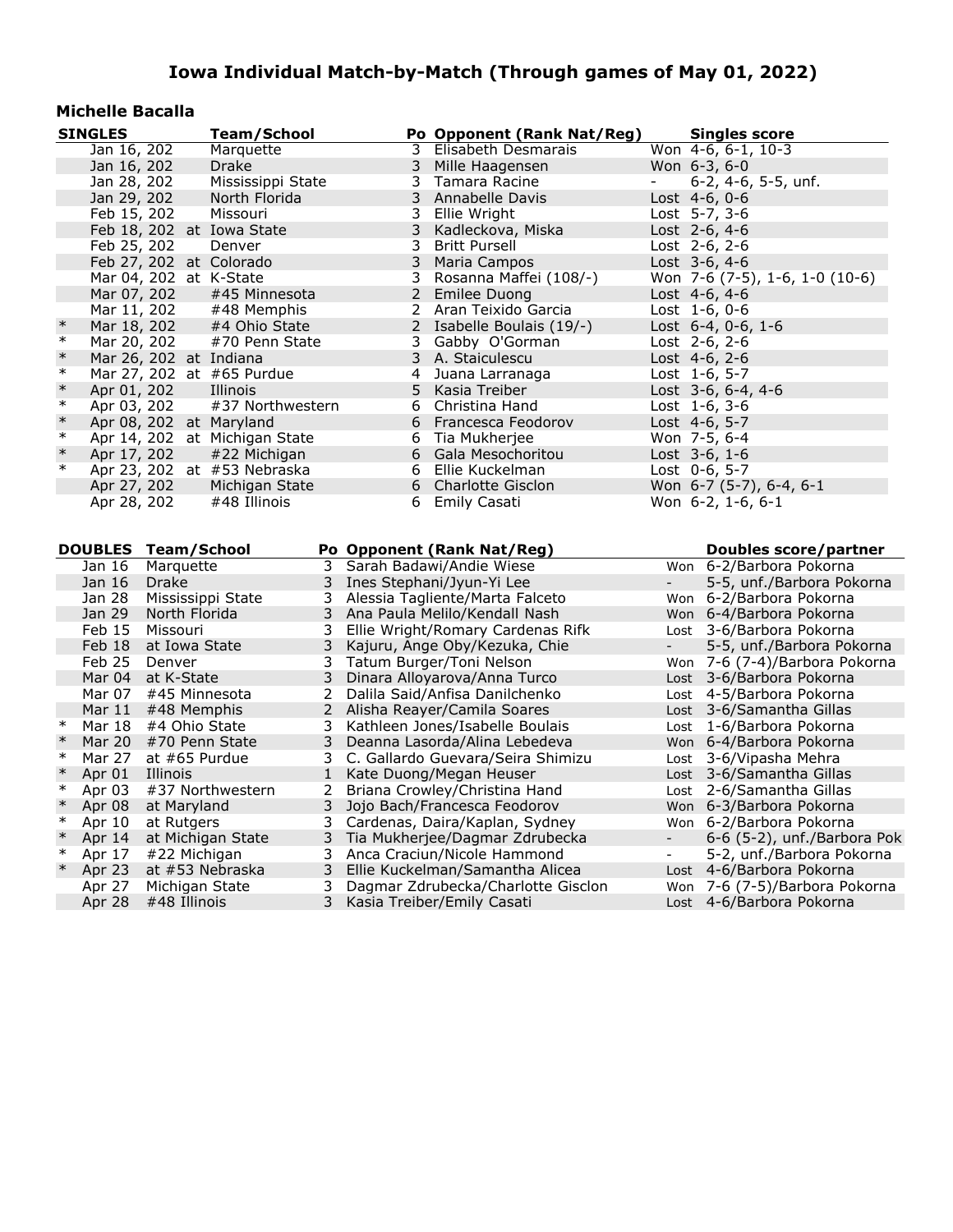#### **Samantha Gillas**

|        | <b>SINGLES</b>             |                | <b>Team/School</b>            |              |                       | Po Opponent (Rank Nat/Reg)                                | <b>Singles score</b>         |
|--------|----------------------------|----------------|-------------------------------|--------------|-----------------------|-----------------------------------------------------------|------------------------------|
|        | Jan 16, 202                |                | Marquette                     |              |                       | 5 Sarah Badawi                                            | Lost 6-1, 4-6, 3-6           |
|        | Jan 16, 202                |                | Drake                         |              | 5                     | <b>Kelsey Neville</b>                                     | Won 6-4, 7-5                 |
|        | Jan 28, 202                |                | Mississippi State             |              | 6                     | Alessia Tagliente                                         | Lost $0-6$ , $3-6$           |
|        | Jan 29, 202                |                | North Florida                 |              | 6                     | Sean Lodzki                                               | Won 6-2, 6-3                 |
|        | Feb 15, 202                |                | Missouri                      |              |                       | 6 V. Vazquez Pongruber                                    | Won 6-3, 3-6, 6-3            |
|        |                            |                | Feb 18, 202 at Iowa State     |              | 5                     | Kezuka, Chie                                              | 4-6, 3-2, unf.               |
|        | Feb 25, 202                |                | Denver                        |              | 5                     | Camille V-Anderson                                        | Lost 6-1, 1-6, 2-6           |
|        |                            |                | Mar 04, 202 at K-State        |              | 5.                    | Ioana Gheorghita                                          | Won 6-2, 6-4                 |
|        | Mar 07, 202                |                | #45 Minnesota                 |              |                       | 4 Vasia Karvouni                                          | Lost 2-6, 6-3, 0-6           |
|        | Mar 11, 202                |                | #48 Memphis                   |              | $\overline{4}$        | <b>Emily Meyer</b>                                        | Lost 5-7, 6-3, 5-7           |
| $\ast$ | Mar 18, 202                |                | #4 Ohio State                 |              | 5.                    | Shelly Bereznyak                                          | Lost 1-6, 2-6                |
| $\ast$ | Mar 20, 202                |                | #70 Penn State                |              | 5                     | Alexandra Nielsen                                         | Won 6-3, 6-1                 |
| $\ast$ | Mar 26, 202 at Indiana     |                |                               |              | 5.                    | Rose Hu                                                   | Lost 6-7, 3-6                |
| $\ast$ |                            |                | Mar 27, 202 at #65 Purdue     |              | 5                     | Seira Shimizu                                             | Lost 4-6, 4-6                |
| $\ast$ | Apr 01, 202                |                | Illinois                      |              | 4                     | Megan Heuser                                              | Lost 5-7, 5-7                |
| $\ast$ | Apr 03, 202                |                | #37 Northwestern              |              | 4                     | Ema Lazic                                                 | Lost 1-6, 2-6                |
| $\ast$ |                            |                | Apr 08, 202 at Maryland       |              | 5                     | Jojo Bach                                                 | Won 6-1, 6-2                 |
| $\ast$ |                            |                | Apr 10, 202 at Rutgers        |              | 5                     | Cardenas, Daira                                           | 6-4, 5-2, unf.               |
| $\ast$ |                            |                | Apr 14, 202 at Michigan State |              |                       | 5 Charlotte Gisclon                                       | Won 6-3, 6-1                 |
| $\ast$ | Apr 17, 202                |                | #22 Michigan                  |              |                       | 5 Julia Fliegner                                          | 5-7, 2-3, unf.               |
| $\ast$ |                            |                | Apr 23, 202 at #53 Nebraska   |              |                       | 5 Chloe Kuckelman                                         | Lost $0-6, 4-6$              |
|        | Apr 27, 202                |                | Michigan State                |              |                       | 5 Lauren Lemonds                                          | Lost 4-6, 4-6                |
|        | Apr 28, 202                |                | #48 Illinois                  |              |                       | 5 Kasia Treiber                                           | Lost 7-6 (7-5), 5-7, 3-6     |
|        |                            |                |                               |              |                       |                                                           |                              |
|        |                            |                |                               |              |                       |                                                           |                              |
|        |                            |                |                               |              |                       |                                                           |                              |
|        | <b>DOUBLES Team/School</b> |                |                               |              |                       | Po Opponent (Rank Nat/Reg)                                | Doubles score/partner        |
|        | Jan 16                     | Marquette      |                               | 2            |                       | Elisabeth Desmarais/Lara Kaiser                           | Won 6-4/Marisa Schmidt       |
|        | Jan 16                     | Drake          |                               | $\mathbf{1}$ |                       | Liza Petushkova/Kelsey Neville                            | Won 7-5/Marisa Schmidt       |
|        | Jan 28                     |                | Mississippi State             | $\mathbf{1}$ |                       | Emmanouela Antonaki/Tamara Racine                         | Lost 4-6/Marisa Schmidt      |
|        | Jan 29                     | North Florida  |                               | $\mathbf{1}$ |                       | Kit Gulihur/Isabel Oliveira                               | Lost 1-6/Marisa Schmidt      |
|        | Feb 15                     | Missouri       |                               | $\mathbf{1}$ |                       | Gabriela Martinez/Bronte Murgett                          | Lost 3-6/Marisa Schmidt      |
|        | Feb 18                     | at Iowa State  |                               | $\mathbf{1}$ |                       | Naklo, Thasaporn/Hsieh, Christin                          | Lost 4-6/Marisa Schmidt      |
|        | Feb 25                     | Denver         |                               | $\mathbf{1}$ |                       | Britt Pursell/Camille V-Anderson                          | Lost 4-6/Marisa Schmidt      |
|        | Mar 04                     | at K-State     |                               | $2^{\circ}$  |                       | Florentine Dekkers/Ioana Gheorghita                       | Won 6-4/Marisa Schmidt       |
|        | Mar 07                     |                | #45 Minnesota                 | 3            | Lucy Lu/Maria Rizzolo |                                                           | Lost 4-6/Samantha Mannix     |
|        | Mar $11$                   | #48 Memphis    |                               |              |                       | 2 Alisha Reayer/Camila Soares                             | Lost 3-6/Michelle Bacalla    |
| $\ast$ | Mar 18                     | #4 Ohio State  |                               | $\mathbf{2}$ |                       | Kolie Allen/Lucia Marzal                                  | Won 6-3/Marisa Schmidt       |
| $\ast$ | Mar 20                     |                | #70 Penn State                | $2^{\circ}$  |                       | Olivia Ryan/Yvonne Zuffova                                | Lost 5-7/Marisa Schmidt      |
| $\ast$ | Mar 26                     | at Indiana     |                               |              |                       | 2 A. Staiculescu/Mila Mejic                               | Lost 3-6/Marisa Schmidt      |
| $\ast$ | Mar 27                     | at #65 Purdue  |                               | 1            |                       | N. Wolf Gasparin/Csilla Fodor                             | Lost 3-6/Marisa Schmidt      |
| $\ast$ | Apr 01                     | Illinois       |                               | $\mathbf{1}$ |                       | Kate Duong/Megan Heuser                                   | Lost 3-6/Michelle Bacalla    |
| $\ast$ | Apr 03                     |                | #37 Northwestern              | $\mathbf{2}$ |                       | Briana Crowley/Christina Hand                             | Lost 2-6/Michelle Bacalla    |
| $\ast$ | Apr 08                     | at Maryland    |                               | $\mathbf{1}$ |                       | Selma Cadar/Mary Brumfield                                | Lost 1-6/Samantha Mannix     |
| $\ast$ | Apr 10                     | at Rutgers     |                               | 1            |                       | Fisher, Tess/Kim, Minchae                                 | Lost 3-6/Samantha Mannix     |
| $\ast$ | Apr 14                     |                | at Michigan State             | $\mathbf{1}$ |                       | Mary Lewis/Maja Pietrowicz                                | Won 6-3/Samantha Mannix      |
| $\ast$ | Apr 17                     | #22 Michigan   |                               | 1            |                       | Julia Fliegner/Jaedan Brown                               | Lost 3-6/Samantha Mannix     |
| $\ast$ | Apr 23                     |                | at #53 Nebraska               | $\mathbf{1}$ |                       | Maja Makoric/Kristina Novak                               | 4-5, unf./Samantha Mannix    |
|        | Apr 27<br>Apr 28           | Michigan State |                               |              |                       | 1 Maja Pietrowicz/Mary Lewis<br>1 Megan Heuser/Kate Duong | Won 7-6 (7-5)/Samantha Manni |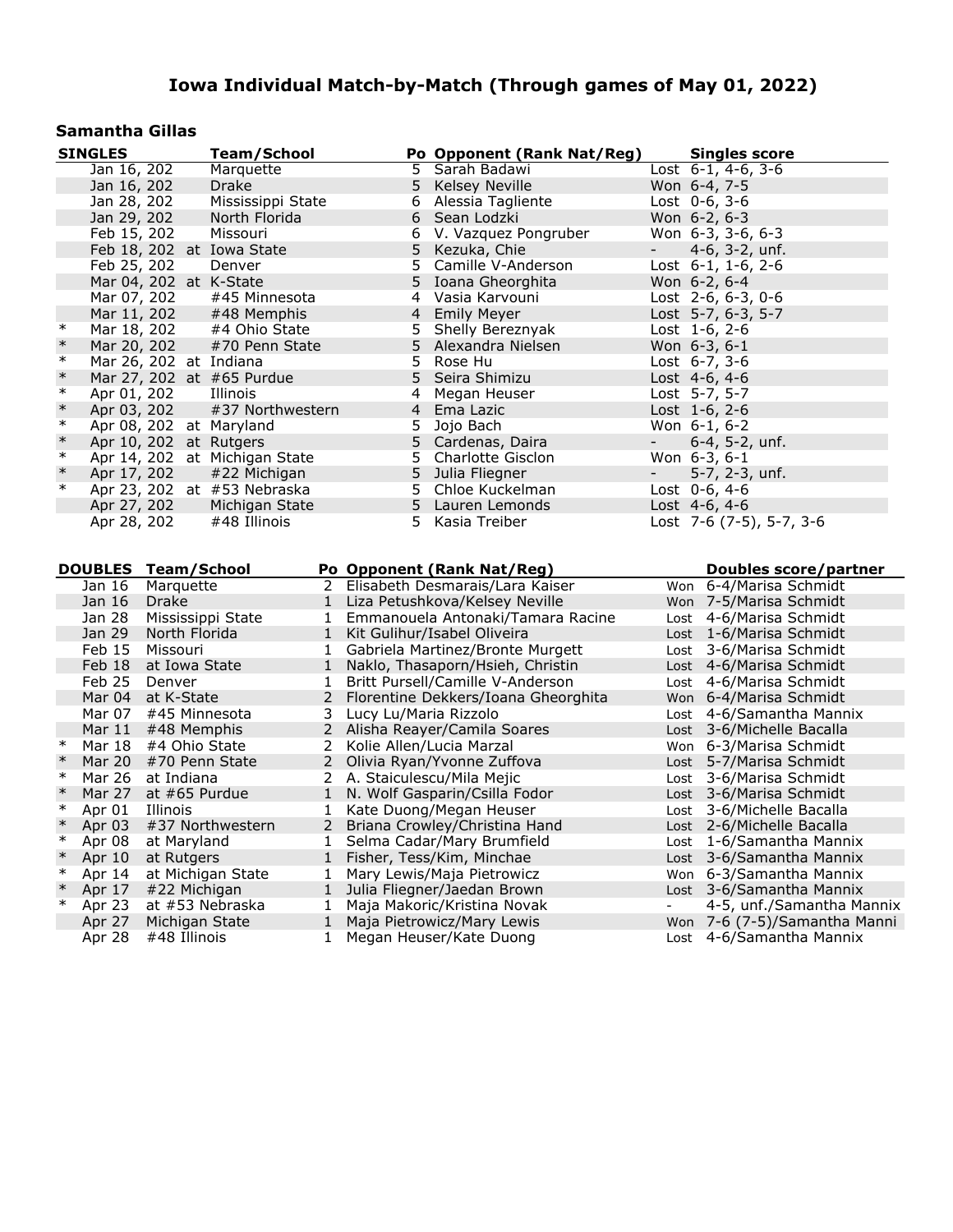#### **Samantha Mannix**

|        | <b>SINGLES</b>             |               | <b>Team/School</b>            |                   |                       | Po Opponent (Rank Nat/Reg)                            |                          | <b>Singles score</b>                                      |
|--------|----------------------------|---------------|-------------------------------|-------------------|-----------------------|-------------------------------------------------------|--------------------------|-----------------------------------------------------------|
|        | Jan 16, 202                |               | Marquette                     |                   |                       | 1 Emilija Kojcic                                      |                          | Won 6-2, 6-2                                              |
|        | Jan 16, 202                |               | Drake                         |                   |                       | 2 Liza Petushkova                                     |                          | Lost $6-7, 4-6$                                           |
|        | Jan 28, 202                |               | Mississippi State             |                   |                       | 1 Magda Adaloglou (67/-)                              |                          | Lost $6-3$ , $5-7$ , $3-6$                                |
|        | Jan 29, 202                |               | North Florida                 |                   |                       | 2 Summer Yardley                                      |                          | Lost $3-6, 6-3, 4-6$                                      |
|        | Feb 15, 202                |               | Missouri                      |                   |                       | 2 Gabriela Martinez                                   |                          | Won $6-3$ , $4-6$ , $7-6$ $(8-6)$                         |
|        |                            |               | Feb 18, 202 at Iowa State     |                   |                       | 2 Kajuru, Ange Oby                                    |                          | $5-7$ , 1-4, unf.                                         |
|        | Feb 25, 202                |               | Denver                        |                   |                       | 2 Taylor Melville                                     |                          | Won 6-1, 7-5                                              |
|        |                            |               | Feb 27, 202 at Colorado       |                   |                       | 2 Antonia Balzert                                     |                          | Lost 6-4, 3-6, 5-7                                        |
|        |                            |               | Mar 04, 202 at K-State        |                   | 2                     | Maria Linares                                         |                          | Lost $1-6, 3-6$                                           |
|        | Mar 07, 202                |               | #45 Minnesota                 |                   | 3                     | Maria Rizzolo                                         |                          | Won 6-3, 6-4                                              |
|        | Mar 11, 202                |               | #48 Memphis                   |                   |                       | 3 Alisha Reayer                                       |                          | Lost $4-6, 6-0, 1-6$                                      |
| $\ast$ | Mar 18, 202                |               | #4 Ohio State                 |                   | 3                     | Sydni Ratliff (43/-)                                  |                          | Won 7-6 (11-9), 2-6, 10-6                                 |
| $\ast$ | Mar 20, 202                |               | #70 Penn State                |                   |                       | 2 Yvonne Zuffova                                      |                          | Lost $6-2$ , $4-6$ , $1-6$                                |
| $\ast$ |                            |               | Mar 26, 202 at Indiana        |                   |                       | 2 Lara Schneider                                      |                          | Lost $3-6, 1-6$                                           |
| $\ast$ |                            |               | Mar 27, 202 at #65 Purdue     |                   |                       | 2 C. Gallardo Guevara                                 | $\overline{\phantom{a}}$ | $0-6$ , $6-4$ , $3-1$ , unf.                              |
| $\ast$ | Apr 01, 202                |               | Illinois                      |                   | 3                     | Josie Frazier                                         |                          | Won 0-6, 6-0, 6-3                                         |
| $\ast$ | Apr 03, 202                |               | #37 Northwestern              |                   | 3                     | Sydney Pratt                                          |                          | Lost $1-6$ , $2-6$                                        |
| $\ast$ |                            |               | Apr 08, 202 at Maryland       |                   |                       | 2 Marta Perez Mur                                     |                          | Lost 6-3, 3-6, 3-7                                        |
| $\ast$ |                            |               | Apr 10, 202 at Rutgers        |                   | 2                     | Lopez, Jackeline                                      |                          | Won 6-2, 6-3                                              |
| $\ast$ |                            |               | Apr 14, 202 at Michigan State |                   |                       | 3 Ayshe Can                                           | $\sim 100$               | 6-3, 5-7, unf.                                            |
| $\ast$ | Apr 17, 202                |               | #22 Michigan                  |                   | 3                     | Nicole Hammond (121/-)                                | $ \,$                    | $6-4, 4-4, \text{unf.}$                                   |
| $\ast$ |                            |               | Apr 23, 202 at #53 Nebraska   |                   | 3 <sup>7</sup>        | Maja Makoric                                          | н.                       | 7-5, 3-5, unf.                                            |
|        | Apr 27, 202                |               | Michigan State                |                   |                       | 3 Maja Pietrowicz                                     |                          | Won 6-7 (3-7), 7-5, 6-4                                   |
|        | Apr 28, 202                |               | #48 Illinois                  |                   | 3                     | Megan Heuser                                          |                          | Won 6-7 (4-7), 6-4, 6-4                                   |
|        |                            |               |                               |                   |                       |                                                       |                          |                                                           |
|        |                            |               |                               |                   |                       |                                                       |                          |                                                           |
|        |                            |               |                               |                   |                       |                                                       |                          |                                                           |
|        |                            |               |                               |                   |                       |                                                       |                          |                                                           |
|        | <b>DOUBLES Team/School</b> |               |                               |                   |                       | Po Opponent (Rank Nat/Reg)                            |                          | <b>Doubles score/partner</b>                              |
|        | Jan 16                     | Marquette     |                               | $\mathbf{1}$      |                       | Natalija Popovic/Emilija Kojcic                       |                          | Won 6-2/Vipasha Mehra                                     |
|        | Jan 16                     | Drake         |                               | 2                 |                       | Mille Haagensen/Darinka Stepan                        |                          | Won 6-2/Vipasha Mehra                                     |
|        | Jan 28                     |               | Mississippi State             | 2                 |                       | Magda Adaloglou/Chloe Cirotte                         |                          | Lost 2-6/Vipasha Mehra                                    |
|        | Jan 29                     | North Florida |                               |                   |                       | 2 Summer Yardley/Anslee Long                          |                          | Won 6-4/Vipasha Mehra                                     |
|        | Feb 15                     | Missouri      |                               |                   |                       | 2 V. Vazquez Pongruber/Elys Ventura                   |                          | Won 6-2/Vipasha Mehra                                     |
|        | Feb 18                     | at Iowa State |                               | 2                 |                       | Kadleckova, Miska/Cabezas, Sofia (36/-)               |                          | Lost 5-7/Vipasha Mehra                                    |
|        | Feb 25                     | Denver        |                               |                   |                       | 2 Taylor Melville/Anna Riedmiller                     |                          | Won 6-1/Vipasha Mehra                                     |
|        | Feb 27                     | at Colorado   |                               |                   |                       | 1 Caroline Pozo/Maria Campos                          |                          | Lost 6-7 (6-8)/Vipasha Mehra                              |
|        | Mar 04                     | at K-State    |                               | $\mathbf{1}$      |                       | Karine-Marion Job/Maria Linares                       |                          | Lost 0-6/Vipasha Mehra                                    |
|        | Mar 07                     |               | #45 Minnesota                 | 3 <sup>7</sup>    | Lucy Lu/Maria Rizzolo |                                                       |                          | Lost 4-6/Samantha Gillas                                  |
|        | Mar 11 #48 Memphis         |               |                               |                   |                       | 1 Aran Teixido Garcia/Camila Romero                   | $\sim$                   | 5-6, unf./Vipasha Mehra                                   |
| $\ast$ | Mar 18 #4 Ohio State       |               |                               |                   |                       | 1 Irina Cantos Siemers/Sydni Ratliff                  |                          | Lost 5-7/Vipasha Mehra                                    |
| $\ast$ | Mar 20                     |               | #70 Penn State                | $\mathbf{1}$      |                       | Sofiya Chekhlystova/Karly Friedland                   |                          | Lost 1-6/Vipasha Mehra                                    |
| $\ast$ | Mar 26 at Indiana          |               |                               |                   |                       | 1 Laura Masic/Lara Schneider                          |                          | Lost 1-6/Vipasha Mehra                                    |
| $\ast$ | Mar 27                     | at #65 Purdue |                               |                   |                       | 2 Rut Galindo/Tara Katrina Milic                      |                          | Won 6-1/Barbora Pokorna                                   |
| $\ast$ | Apr 01                     | Illinois      |                               |                   |                       | 2 Josie Frazier/Ashley Yeah                           |                          | Lost 2-6/Barbora Pokorna                                  |
| $\ast$ | Apr 03                     |               | #37 Northwestern              | 1                 |                       | Clarissa Hand/Maria Shusharina                        |                          | 3-5, unf./Barbora Pokorna                                 |
| $\ast$ | Apr 08                     | at Maryland   |                               | $\mathbf{1}$      |                       | Selma Cadar/Mary Brumfield                            |                          | Lost 1-6/Samantha Gillas                                  |
| ∗      | Apr 10                     | at Rutgers    |                               | 1                 |                       | Fisher, Tess/Kim, Minchae                             | Lost                     | 3-6/Samantha Gillas                                       |
| $\ast$ | Apr 14                     |               | at Michigan State             | 1                 |                       | Mary Lewis/Maja Pietrowicz                            |                          | Won 6-3/Samantha Gillas                                   |
| ∗      | Apr 17                     | #22 Michigan  |                               | 1                 |                       | Julia Fliegner/Jaedan Brown                           |                          | Lost 3-6/Samantha Gillas                                  |
| $\ast$ | Apr 23                     |               | at #53 Nebraska               | $\mathbf{1}$      |                       | Maja Makoric/Kristina Novak                           | $\blacksquare$           | 4-5, unf./Samantha Gillas                                 |
|        | Apr 27<br>Apr 28           | #48 Illinois  | Michigan State                | 1<br>$\mathbf{1}$ |                       | Maja Pietrowicz/Mary Lewis<br>Megan Heuser/Kate Duong |                          | Won 7-6 (7-5)/Samantha Gillas<br>Lost 4-6/Samantha Gillas |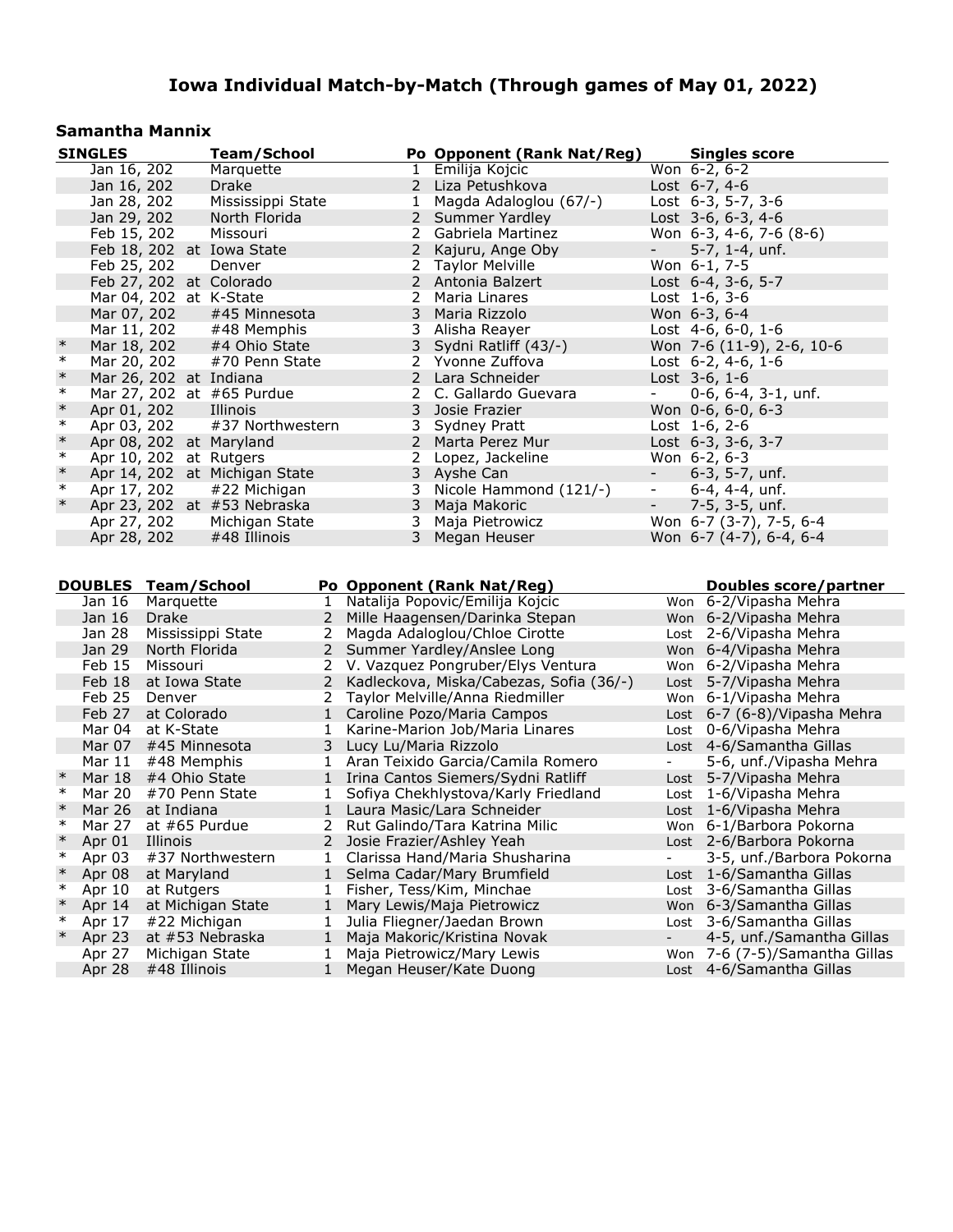### **Vipasha Mehra**

|        | <b>SINGLES</b>             |                        | <b>Team/School</b>            |                |   | Po Opponent (Rank Nat/Reg)              |                          | <b>Singles score</b>          |
|--------|----------------------------|------------------------|-------------------------------|----------------|---|-----------------------------------------|--------------------------|-------------------------------|
|        | Jan 16, 202                |                        | Marquette                     |                |   | 4 Lara Kaiser                           |                          | Won 7-5, 6-2                  |
|        | Jan 16, 202                |                        | Drake                         |                |   | 4 Darinka Stepan                        |                          | Won 6-2, 7-6                  |
|        | Jan 28, 202                |                        | Mississippi State             |                | 4 | Chloe Cirotte                           |                          | Lost 1-6, 2-6                 |
|        | Jan 29, 202                |                        | North Florida                 |                |   | 5 Isabel Oliveira                       |                          | Won 6-4, 6-1                  |
|        | Feb 15, 202                |                        | Missouri                      |                | 4 | Elys Ventura                            |                          | Won 6-3, 6-3                  |
|        |                            |                        | Feb 18, 202 at Iowa State     |                |   | 4 Supapitch Kuearum, A                  |                          | Lost 0-6, 3-6                 |
|        | Feb 25, 202                |                        | Denver                        |                |   | 4 Andrea Burgete                        |                          | Lost 2-6, 2-6                 |
|        |                            |                        | Feb 27, 202 at Colorado       |                | 5 | Mila Stanojevic                         | $\sim$                   | 5-7, 4-2, unf.                |
|        |                            |                        | Mar 04, 202 at K-State        |                | 4 | <b>Florentine Dekkers</b>               |                          | Lost $6-4$ , $2-6$ , $0-6$    |
|        | Mar 07, 202                |                        | #45 Minnesota                 |                | 5 | Anfisa Danilchenko                      |                          | Lost 6-3, 2-6, 4-6            |
|        | Mar 11, 202                |                        | #48 Memphis                   |                |   | 6 Monique Woog                          |                          | Lost $1-6, 3-6$               |
| $\ast$ | Mar 18, 202                |                        | #4 Ohio State                 |                | 6 | Lucia Marzal                            |                          | Lost $4-6, 3-6$               |
| $\ast$ | Mar 20, 202                |                        | #70 Penn State                |                | 6 | Danielle Alamo                          |                          | Won 6-0, 7-6 (8-6)            |
| $\ast$ |                            | Mar 26, 202 at Indiana |                               |                | 6 | Sayda Hernandez                         |                          | Won 3-6, 6-1, 6-1             |
| $\ast$ |                            |                        | Mar 27, 202 at #65 Purdue     |                | 6 | N. Wolf Gasparin                        |                          | Won 6-1, 6-3                  |
| $\ast$ | Apr 01, 202                |                        | Illinois                      |                | 6 | Shivani Ingle                           |                          | 4-6, 6-4, 4-0, unf.           |
| $\ast$ | Apr 03, 202                |                        | #37 Northwestern              |                | 5 | Justine Leong                           |                          | Won 3-6, 7-6 (7-5), 10-8      |
| $\ast$ |                            |                        | Apr 08, 202 at Maryland       |                |   | 4 Mary Brumfield                        |                          | Lost 2-6, 4-6                 |
| $\ast$ |                            |                        | Apr 10, 202 at Rutgers        |                | 4 | Kaplan, Sydney                          | $\sim$                   | 7-5, 2-1, unf.                |
| $\ast$ |                            |                        | Apr 14, 202 at Michigan State |                |   | 4 Lauren Lemonds                        | $\sim$                   | 6-4, 4-6, 2-1, unf.           |
| $\ast$ |                            |                        |                               |                |   | 4 Andrea Cerdan                         | $\blacksquare$           |                               |
| $\ast$ | Apr 17, 202                |                        | #22 Michigan                  |                |   |                                         |                          | 6-4, 0-4, unf.                |
|        |                            |                        | Apr 23, 202 at #53 Nebraska   |                |   | 4 Samantha Alicea                       | $\overline{\phantom{a}}$ | 5-7, 2-3, unf.                |
|        | Apr 27, 202                |                        | Michigan State                |                |   | 4 Nicole Stephens                       |                          | Lost 4-6, 4-6                 |
|        | Apr 28, 202                |                        | #48 Illinois                  |                |   | 4 Josie Frazier                         |                          | Won 7-5, 6-1                  |
|        |                            |                        |                               |                |   |                                         |                          |                               |
|        |                            |                        |                               |                |   |                                         |                          |                               |
|        |                            |                        |                               |                |   |                                         |                          |                               |
|        | <b>DOUBLES Team/School</b> |                        |                               |                |   | Po Opponent (Rank Nat/Reg)              |                          | <b>Doubles score/partner</b>  |
|        | Jan 16                     | Marquette              |                               | $\mathbf{1}$   |   | Natalija Popovic/Emilija Kojcic         |                          | Won 6-2/Samantha Mannix       |
|        | Jan 16                     | Drake                  |                               | 2              |   | Mille Haagensen/Darinka Stepan          |                          | Won 6-2/Samantha Mannix       |
|        | Jan 28                     |                        | Mississippi State             | $\mathbf{2}$   |   | Magda Adaloglou/Chloe Cirotte           |                          | Lost 2-6/Samantha Mannix      |
|        | Jan 29                     | North Florida          |                               |                |   | 2 Summer Yardley/Anslee Long            |                          | Won 6-4/Samantha Mannix       |
|        | Feb 15                     | Missouri               |                               |                |   | 2 V. Vazquez Pongruber/Elys Ventura     |                          | Won 6-2/Samantha Mannix       |
|        | Feb 18                     | at Iowa State          |                               | $\overline{2}$ |   | Kadleckova, Miska/Cabezas, Sofia (36/-) |                          | Lost 5-7/Samantha Mannix      |
|        | Feb 25                     | Denver                 |                               |                |   | 2 Taylor Melville/Anna Riedmiller       |                          | Won 6-1/Samantha Mannix       |
|        | Feb 27                     | at Colorado            |                               |                |   | 1 Caroline Pozo/Maria Campos            |                          | Lost 6-7 (6-8)/Samantha Manni |
|        | Mar 04                     | at K-State             |                               | $\mathbf{1}$   |   | Karine-Marion Job/Maria Linares         |                          | Lost 0-6/Samantha Mannix      |
|        | Mar 07                     | #45 Minnesota          |                               | 1              |   | Emilee Duong/Rachel Hanford             |                          | Lost 2-6/Marisa Schmidt       |
|        | Mar 11 #48 Memphis         |                        |                               |                |   | 1 Aran Teixido Garcia/Camila Romero     | $\sim$                   | 5-6, unf./Samantha Mannix     |
| $\ast$ | Mar 18 #4 Ohio State       |                        |                               |                |   | 1 Irina Cantos Siemers/Sydni Ratliff    |                          | Lost 5-7/Samantha Mannix      |
| $\ast$ | Mar 20                     | #70 Penn State         |                               | $\mathbf{1}$   |   | Sofiya Chekhlystova/Karly Friedland     |                          | Lost 1-6/Samantha Mannix      |
| $\ast$ | Mar 26 at Indiana          |                        |                               |                |   | 1 Laura Masic/Lara Schneider            |                          | Lost 1-6/Samantha Mannix      |
| $\ast$ | Mar 27                     | at #65 Purdue          |                               |                |   | 3 C. Gallardo Guevara/Seira Shimizu     |                          | Lost 3-6/Michelle Bacalla     |
| $\ast$ | Apr 01                     | Illinois               |                               |                |   | 3 Emily Casati/Kasia Treiber            |                          | 3-4, unf./Marisa Schmidt      |
| $\ast$ | Apr 03                     |                        | #37 Northwestern              | 3.             |   | Hannah McColgan/Sydney Pratt            |                          | Lost 1-6/Marisa Schmidt       |
| $\ast$ | Apr 08                     | at Maryland            |                               | 2              |   | Minorka Miranda/Marta Perez Mur         |                          | Lost 6-7/Marisa Schmidt       |
| ∗      | Apr 10                     | at Rutgers             |                               | 2              |   | Lopez, Jackeline/Zahare, Kristiana      |                          | Won 6-3/Marisa Schmidt        |
| $\ast$ | Apr 14                     |                        | at Michigan State             | 2              |   | Ayshe Can/Charlotte Gisclon             |                          | Won 7-6 (7-0)/Marisa Schmidt  |
| ∗      | Apr 17                     | #22 Michigan           |                               | 2              |   | Andrea Cerdan/Kari Miller               |                          | Lost 2-6/Marisa Schmidt       |
| $\ast$ | Apr 23                     |                        | at #53 Nebraska               | 2              |   | Isabel A. Gallego/Chloe Kuckelman       |                          | Lost 0-6/Marisa Schmidt       |
|        | Apr 27                     | Michigan State         |                               | 2              |   | Nicole Stephens/Ayshe Can               | Lost                     | 3-6/Marisa Schmidt            |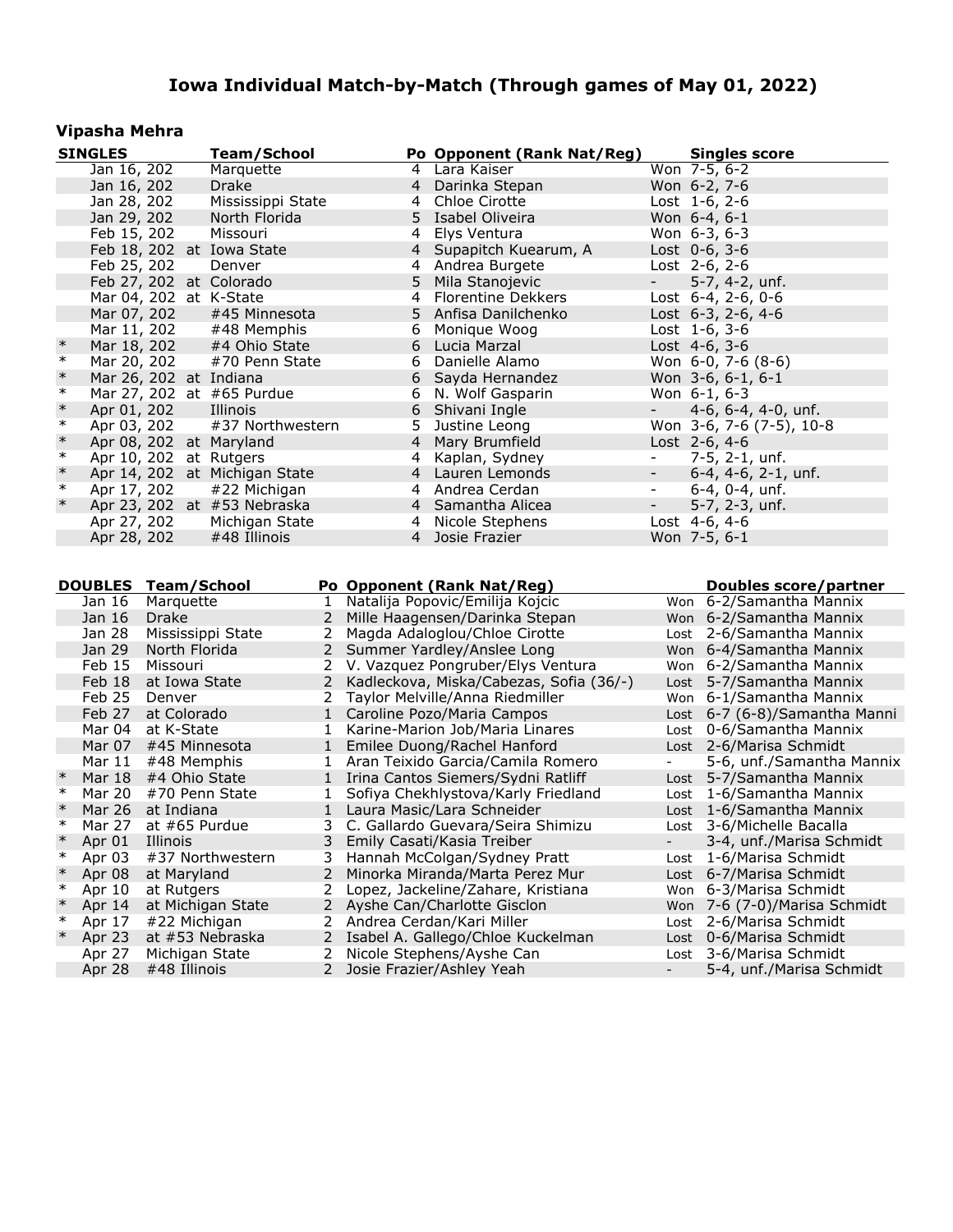### **Barbora Pokorna**

|        | <b>SINGLES</b> |               | <b>Team/School</b>                |                |                | Po Opponent (Rank Nat/Reg)         |                          | <b>Singles score</b>                                        |
|--------|----------------|---------------|-----------------------------------|----------------|----------------|------------------------------------|--------------------------|-------------------------------------------------------------|
|        | Jan 16, 202    |               | Drake                             |                |                | 6 Rebecca Ehn                      |                          | Won $6-1, 6-2$                                              |
|        | Jan 28, 202    |               | Mississippi State                 |                | 5.             | Alexandra Mikhailuk                |                          | 3-6, 2-2, unf.                                              |
|        | Jan 29, 202    |               | North Florida                     |                | 4              | Anslee Long                        |                          | Won 6-4, 1-6, 6-2                                           |
|        | Feb 15, 202    |               | Missouri                          |                | 5              | Romary Cardenas Rifk               |                          | Won $6-3, 6-1$                                              |
|        |                |               | Feb 18, 202 at Iowa State         |                | 6              | Cabezas, Sofia                     |                          | Lost 4-6, 1-6                                               |
|        | Feb 25, 202    |               | Denver                            |                | 6              | Toni Nelson                        |                          | Won 6-4, 7-5                                                |
|        |                |               | Mar 04, 202 at K-State            |                | 6              | Anna Turco                         |                          | Won 6-4, 6-2                                                |
|        | Mar 07, 202    |               | #45 Minnesota                     |                | 6              | Dalila Said                        |                          | Lost 3-6, 6-2, 4-6                                          |
|        | Mar 11, 202    |               | #48 Memphis                       |                | 5.             | Camila Soares                      |                          | Won 6-4, 7-5                                                |
| $\ast$ | Mar 18, 202    |               | #4 Ohio State                     |                | $\overline{4}$ | Kolie Allen                        |                          | Lost 7-5, 4-6, 5-10                                         |
| $\ast$ | Mar 20, 202    |               | #70 Penn State                    |                | 4              | Karly Friedland                    |                          | Won 3-6, 6-3, 7-6 (7-5)                                     |
| $\ast$ |                |               | Mar 26, 202 at Indiana            |                | $\overline{4}$ | Mila Mejic                         |                          | Won 7-5, 6-3                                                |
| $\ast$ |                |               | Mar 27, 202 at #65 Purdue         |                | 3              | Tara Katrina Milic                 | $\overline{\phantom{a}}$ | 4-6, $6-4$ , $2-1$ , unf.                                   |
| $\ast$ | Apr 01, 202    |               | Illinois                          |                | $\overline{2}$ | Ashley Yeah                        |                          | Won 7-6 (7-0), 7-6 (7-0)                                    |
| $\ast$ | Apr 03, 202    |               | #37 Northwestern                  |                |                | 2 Maria Shusharina                 |                          | Lost 4-6, 3-6                                               |
| $\ast$ |                |               | Apr 08, 202 at Maryland           |                | 3              | Minorka Miranda                    |                          | Won 7-3, 6-3                                                |
| $\ast$ |                |               | Apr 10, 202 at Rutgers            |                | 3              | Kim, Minchae                       |                          | Won 6-1, 6-4                                                |
| $\ast$ |                |               | Apr 14, 202 at Michigan State     |                | $\overline{2}$ | Maja Pietrowicz                    |                          | Won 6-4, 6-2                                                |
| $\ast$ | Apr 17, 202    |               | #22 Michigan                      |                |                | 2 Kari Miller $(15/-)$             |                          | Lost 2-6, 1-6                                               |
| $\ast$ |                |               | Apr 23, 202 at #53 Nebraska       |                |                | 2 Isabel A. Gallego                |                          | 7-6, 4-5, unf.                                              |
|        | Apr 27, 202    |               | Michigan State                    |                |                | 2 Ayshe Can                        |                          | Won 2-6, 7-5, 7-5                                           |
|        | Apr 28, 202    |               | #48 Illinois                      |                |                | 2 Ashley Yeah                      |                          | Lost 5-7, 1-6                                               |
|        |                |               |                                   |                |                |                                    |                          |                                                             |
|        |                |               |                                   |                |                |                                    |                          |                                                             |
|        |                |               |                                   |                |                |                                    |                          |                                                             |
|        | <b>DOUBLES</b> |               | <b>Team/School</b>                |                |                | Po Opponent (Rank Nat/Reg)         |                          | <b>Doubles score/partner</b>                                |
|        | Jan 16         | Marquette     |                                   |                |                | 3 Sarah Badawi/Andie Wiese         |                          | Won 6-2/Michelle Bacalla                                    |
|        | Jan 16         | Drake         |                                   |                |                | 3 Ines Stephani/Jyun-Yi Lee        | $\overline{\phantom{0}}$ | 5-5, unf./Michelle Bacalla                                  |
|        | Jan 28         |               | Mississippi State                 | 3              |                | Alessia Tagliente/Marta Falceto    |                          | Won 6-2/Michelle Bacalla                                    |
|        | Jan 29         | North Florida |                                   | 3              |                | Ana Paula Melilo/Kendall Nash      |                          | Won 6-4/Michelle Bacalla                                    |
|        | Feb 15         | Missouri      |                                   | 3              |                | Ellie Wright/Romary Cardenas Rifk  |                          | Lost 3-6/Michelle Bacalla                                   |
|        | Feb 18         |               | at Iowa State                     | 3              |                | Kajuru, Ange Oby/Kezuka, Chie      |                          | 5-5, unf./Michelle Bacalla                                  |
|        | Feb 25         | Denver        |                                   | 3              |                | Tatum Burger/Toni Nelson           |                          | Won 7-6 (7-4)/Michelle Bacalla                              |
|        | Mar 04         | at K-State    |                                   | 3              |                | Dinara Alloyarova/Anna Turco       |                          | Lost 3-6/Michelle Bacalla                                   |
|        | Mar 07         |               | #45 Minnesota                     | $\overline{2}$ |                | Dalila Said/Anfisa Danilchenko     |                          | Lost 4-5/Michelle Bacalla                                   |
|        | Mar $11$       |               | #48 Memphis                       | 3              |                | Emily Meyer/Monique Woog           |                          | Lost 5-7/Marisa Schmidt                                     |
| $\ast$ | Mar 18         |               | #4 Ohio State                     | 3              |                | Kathleen Jones/Isabelle Boulais    |                          | Lost 1-6/Michelle Bacalla                                   |
| $\ast$ | Mar 20         |               | #70 Penn State                    | 3              |                | Deanna Lasorda/Alina Lebedeva      |                          | Won 6-4/Michelle Bacalla                                    |
| $\ast$ | Mar 27         |               | at $#65$ Purdue                   | 2              |                | Rut Galindo/Tara Katrina Milic     |                          | Won 6-1/Samantha Mannix                                     |
| $\ast$ | Apr 01         | Illinois      |                                   | $\overline{2}$ |                | Josie Frazier/Ashley Yeah          |                          | Lost 2-6/Samantha Mannix                                    |
| $\ast$ | Apr 03         |               | #37 Northwestern                  | $\mathbf{1}$   |                | Clarissa Hand/Maria Shusharina     |                          | 3-5, unf./Samantha Mannix                                   |
| $\ast$ | Apr 08         | at Maryland   |                                   | 3              |                | Jojo Bach/Francesca Feodorov       |                          | Won 6-3/Michelle Bacalla                                    |
| $\ast$ | Apr 10         | at Rutgers    |                                   | 3              |                | Cardenas, Daira/Kaplan, Sydney     |                          | Won 6-2/Michelle Bacalla                                    |
| $\ast$ | Apr $14$       |               | at Michigan State                 | 3              |                | Tia Mukherjee/Dagmar Zdrubecka     | $\blacksquare$           | 6-6 (5-2), unf./Michelle Ba                                 |
| $\ast$ | Apr 17         |               | #22 Michigan                      | 3              |                | Anca Craciun/Nicole Hammond        | $\overline{\phantom{0}}$ | 5-2, unf./Michelle Bacalla                                  |
| $\ast$ | Apr 23         |               |                                   | 3              |                | Ellie Kuckelman/Samantha Alicea    |                          | Lost 4-6/Michelle Bacalla                                   |
|        | Apr 27         |               | at #53 Nebraska<br>Michigan State | 3              |                | Dagmar Zdrubecka/Charlotte Gisclon |                          | Won 7-6 (7-5)/Michelle Bacalla<br>Lost 4-6/Michelle Bacalla |